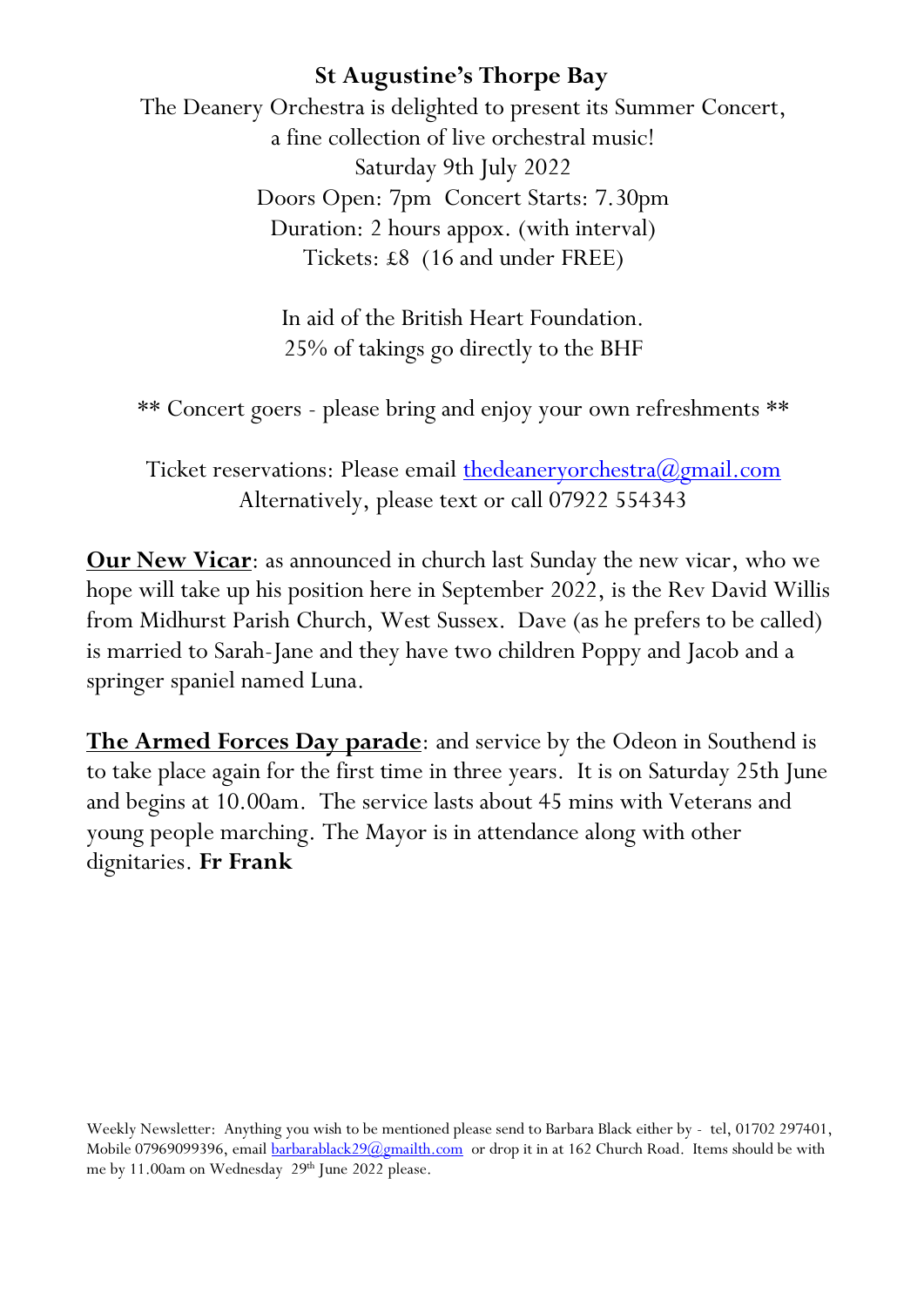

### **Sunday 26th June 2022: Second Sunday after Trinity**

A warm welcome to St Augustine's Church today. All those who are baptised and accustomed to receiving communion in their own churches are invited to do so here. **Gluten free Communion wafers are available** - please ask when you come up to the altar rails. If you would prefer to receive a blessing, please feel free to come to the altar rail holding a service booklet.

#### **Worship today**

8.00am: Holy Communion (BCP) 10:00am: Eucharist 6:30pm: Evensong (Hymns: 89, 183, 308, 583 Psalm: 60)

#### **Worship this coming week**

29 th June Wednesday 10:00am – Holy Communion Evening Prayer – Tuesday to Thursday 5:00pm

# **Services next Sun 3 rd July 2022: Third Sunday after Trinity – Thomas the Apostle**

8.00am: Holy Communion (BCP) 10:00am: Eucharist 6:30pm: Evensong

#### **WHO'S WHO**

| For church enquiries call Phil Harrison | 01702 587597        |        |
|-----------------------------------------|---------------------|--------|
| Churchwarden:                           | Churchwarden: 01702 |        |
| vacancy                                 | Phil Harrison       | 711193 |

Website: [www.st-augustines.info.](http://www.st-augustines.info/) Webmaster: Peter Barron Ass: B Black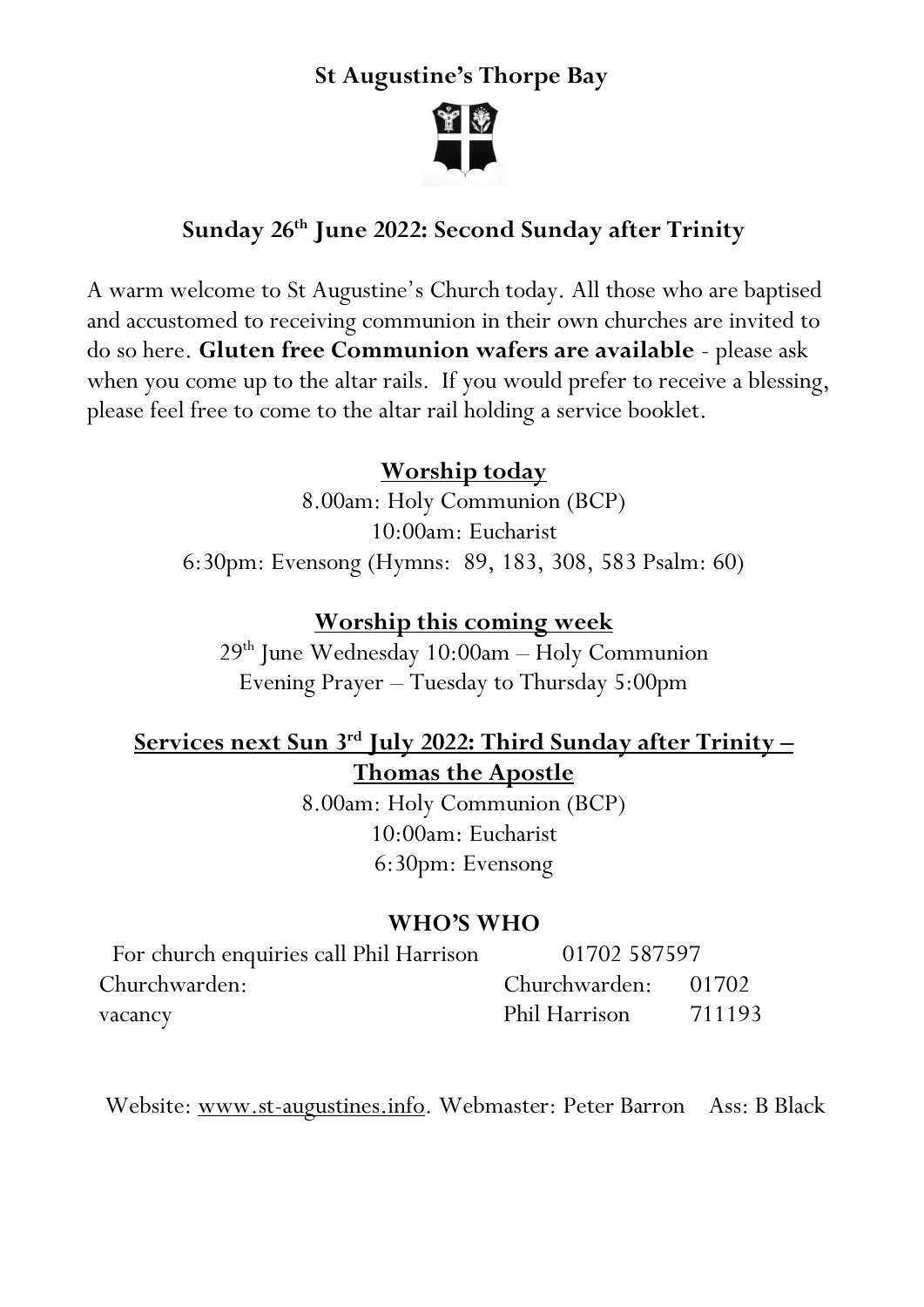**Opening Hymn:** 601 Thou didst leave thy throne and thy kingly crown

**Collect:** Faithful Creator, whose mercy never fails: deepen our faithfulness to you and to your living Word, Jesus Christ our Lord.

**First Reading:** 1 Kings 19 15-16 & 19 to end **Second Reading**: Galatians 5.1, 13 – 25 **Gradual Hymn:** 487 Jesus, good above all other

**Gospel:** Luke 9.51 – end When the days drew near for him to be taken up, he set his face to go to Jerusalem. And he sent messengers ahead of him. On their way they entered a village of the Samaritans to make ready for him; but they did not receive him, because his face was set towards Jerusalem. When his disciples James and John saw it, they said, 'Lord, do you want us to command fire to come down from heaven and consume them?' But he turned and rebuked them. Then they went on to another village. As they were going along the road, someone said to him, 'I will follow you wherever you go.' And Jesus said to him, 'Foxes have holes, and birds of the air have nests; but the Son of Man has nowhere to lay his head.' To another he said, 'Follow me.' But he said, 'Lord, first let me go and bury my father.' But Jesus said to him, 'Let the dead bury their own dead; but as for you, go and proclaim the kingdom of God.' Another said, 'I will follow you, Lord; but let me first say farewell to those at my home.' Jesus said to him, 'No one who puts a hand to the plough and looks back is fit for the kingdom of God.'

**Offertory Hymn:** 383 Be still, for the presence of the Lord **Communion Hymn:** 332 Wherefore, O Father, we thy humble servants

**Post-Communion Prayer:** Loving Father, we thank you for feeding us at the supper of your Son: sustain us with your Spirit, that we may serve you here on earth until our joy is complete in heaven, and we share in the eternal banquet with Jesus Christ our Lord.

**Closing Hymn:** 353 And did those feet in ancient time

**Please join us for refreshments after the 10.00 am service today.**